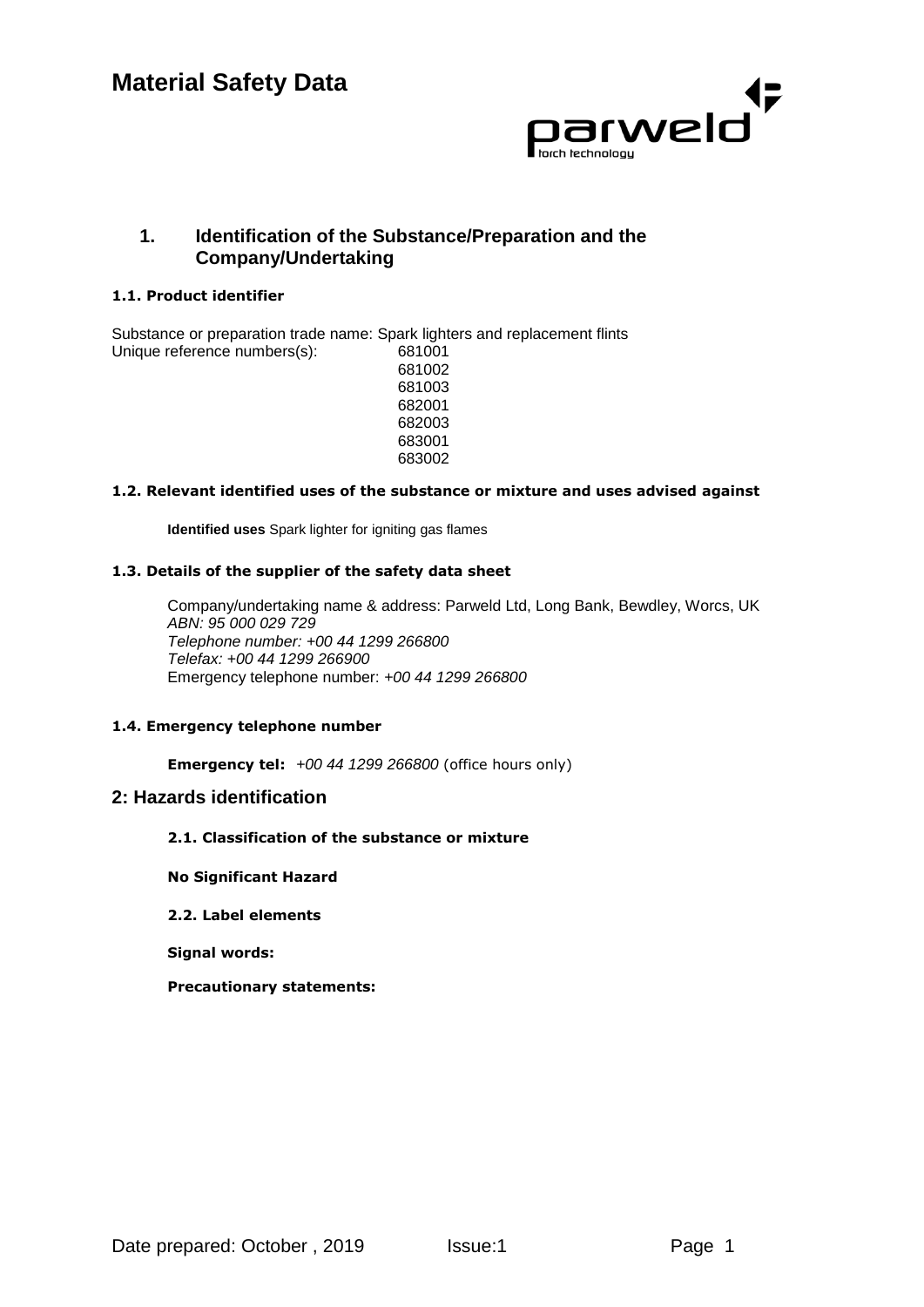

#### **2.3. Other hazards**

Lighter flints in the delivered form (cylindrical pieces) have no special risk. Moderate risk of explosions of fine material. Dust can have irritant effects to eyes and respiratory organs. Inappropriate use of lighter flints (e.g. use for sparking effects) can lead to fire and burn injuries.

**PBT:** This product is not identified as a PBT/vPvB substance

### **3.0 Composition/information on ingredients**

**Chemical characterization: Substances Ferro Cerium Lighter Flints Product name: Ferro Cerium**

#### **3.1. Hazardous ingredients**

| Rare earth metals | Conc.<br>>76% | <b>CAS</b> | <b>EINECS</b> | Symbols/Risk phrases                     |
|-------------------|---------------|------------|---------------|------------------------------------------|
| <b>Iron</b>       | $~20\%$       | 7439-89-6  | 231-096-4     |                                          |
|                   |               |            |               |                                          |
| <b>Magnesium</b>  | $-2%$         | 7439-95-4  | 231-104-6     | -Pyr. Sol. 1, H250; Water-react. 1, H260 |

### **4: First aid measures**

#### **4.1. Description of first aid measures**

**Skin contact: Immediately wash with water and soap and rinse thoroughly. If skin irritation continues, consult a doctor.**

**Eye contact: Rinse immediately with plenty of water for 15 minutes holding the eyelids open. Seek medical attention if irritation or symptoms persist. Contact lenses should be removed. Wash with water.**

**Ingestion: Rinse mouth and drink plenty of water .**

**Inhalation: Supply fresh air. Seek medical treatment in case of complaints..**

#### **4.2 Most important symptoms and effects, both acute and delayed**

**No further relevant information available.**

**Delayed / immediate effects:** Immediate effects can be expected after short-term exposure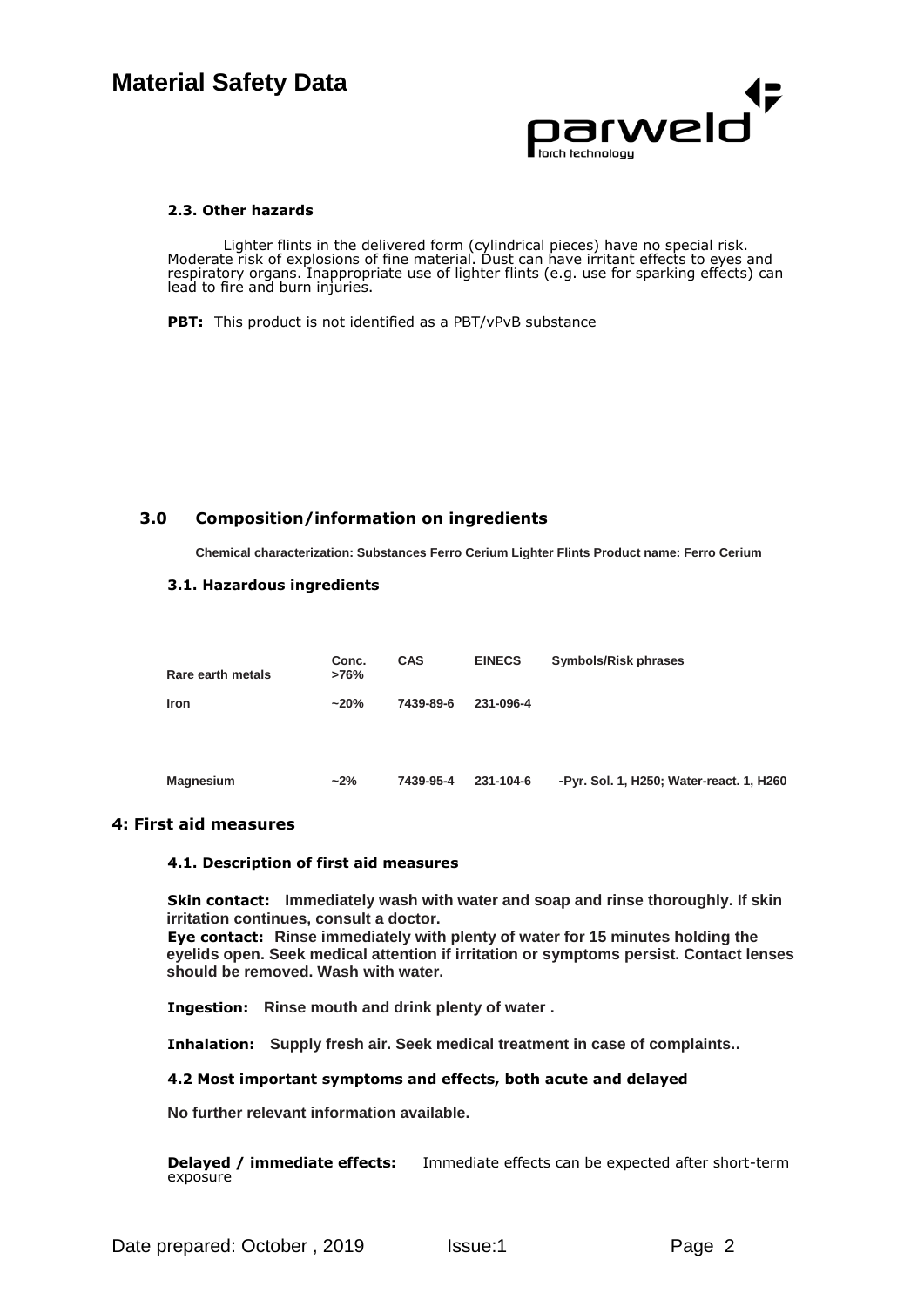

#### **4.3. Indication of any immediate medical attention and special treatment needed**

**Immediate / special treatment:** Eye bathing equipment should be available on the premises.

### **5: Fire-fighting measures**

#### **5.1. Extinguishing media**

**Water,** A,B,C and Class D dry powder

**5.2. Special hazards** arising from the substance or mixture

In case of fire, the following can be released: Toxic metal oxide smoke

#### **5.3. Advice for fire-fighters**

Advice for fire-fighters: Wear self-contained breathing apparatus. Wear protective clothing to prevent contact with skin and eyes

### **6. Accidental release measures**

| Personal precautions      | Avoid formation of dust                                           |
|---------------------------|-------------------------------------------------------------------|
|                           | Keep away from ignition sources                                   |
| Environmental precautions | No special measures required.                                     |
| Clean up methods          | Sweep up. Transfer to suitable, labelled containers for disposal. |
|                           | Clean spillage area thoroughly with plenty of soapy water.        |

# **7. Handling and storage**

Handling Avoid contact with eyes and skin. Ensure adequate ventilation of the working area.

Storage No special requirements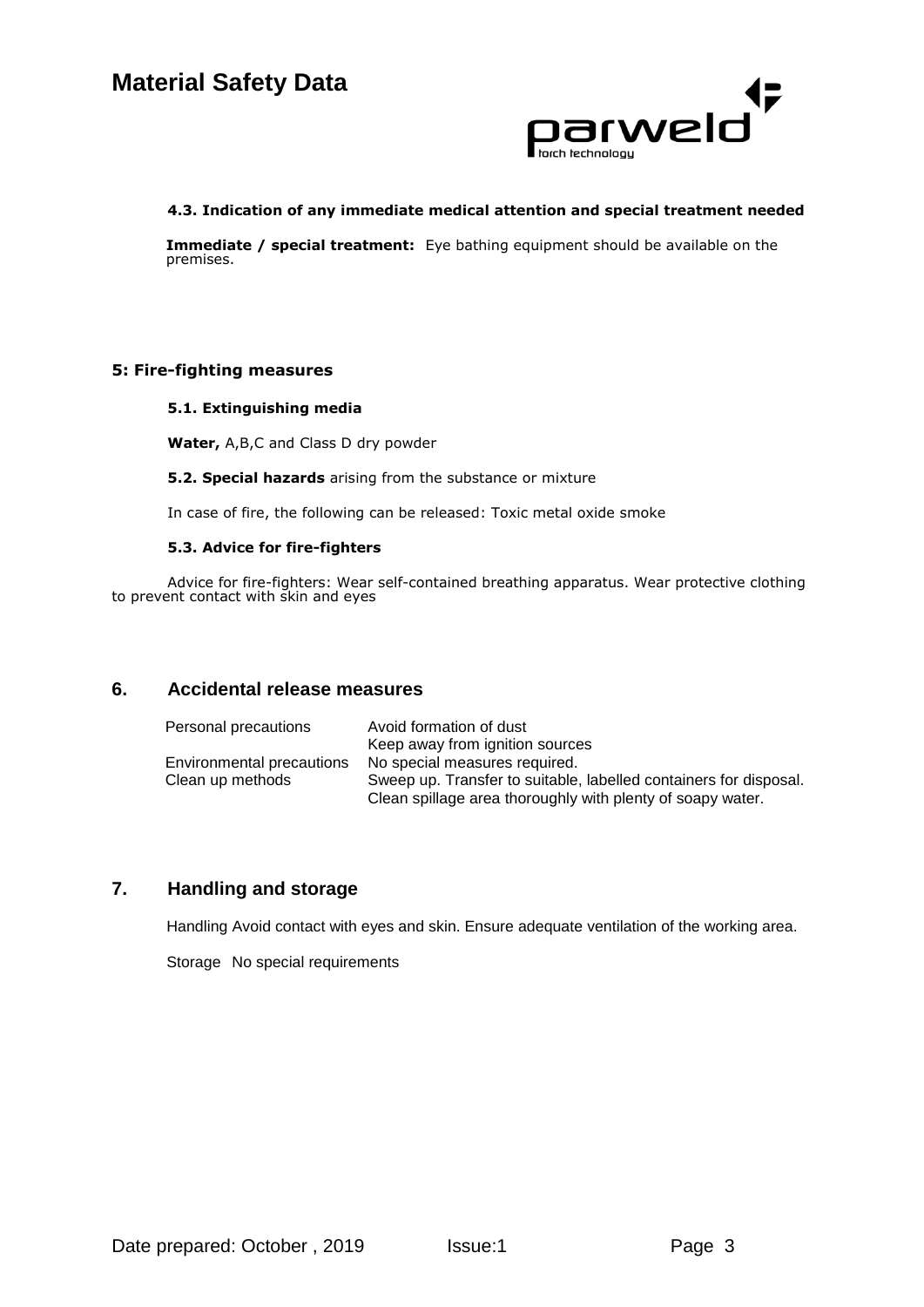

### **8. Exposure Controls**

### **8.1 Exposure limits**

Lanthanum (III) Oxide N/A

**8.2 Controls Protective equipment** 

**Engineering measures** Ensure adequate ventilation of the working area.<br> **Hand protection** Wash hands before eating or drinking **Hand protection** Wash hands before eating or drinking<br> **Eye protection** safety spectacles safety spectacles<br>Wear protective clothing.



# **9. Physical and chemical properties**

| Appearance: | Physical form: Solid.<br>Appearance: | Metallic grey rods. |  |
|-------------|--------------------------------------|---------------------|--|
|             | Odour:                               | None.               |  |

Important relevant safety parameters:

|                                      | Value            | Unit  |                   | Test method | (67/548/EEC) Mel |  |
|--------------------------------------|------------------|-------|-------------------|-------------|------------------|--|
| Flame point                          | Non Flammable    |       |                   |             |                  |  |
| Relative density (20 <sup>o</sup> C) | 18.62            | q/cm3 | <b>DIN 51 757</b> |             |                  |  |
| Solubility (20 <sup>o</sup> C)       | insoluble        |       |                   |             |                  |  |
| pH value (20 <sup>o</sup> C), 5%     | N/A              |       |                   |             |                  |  |
| Melting point                        | 700 °C           |       |                   |             |                  |  |
| Boiling point                        | 1100 $\degree$ C |       |                   |             |                  |  |
| Freezing Point                       | N/A              |       |                   |             |                  |  |
| Ignition temperature                 | Solid 400 °C     |       |                   |             |                  |  |
|                                      | Powder 195-280°C |       |                   |             |                  |  |

# **10. Stability and reactivity**

| Stability           | Stable under normal conditions.                                       |
|---------------------|-----------------------------------------------------------------------|
| Conditions to avoid | Oxidation in presence of Oxygen at increase temperature (600 °C plus) |
| Materials to avoid  | Peroxides. Strong acids.                                              |